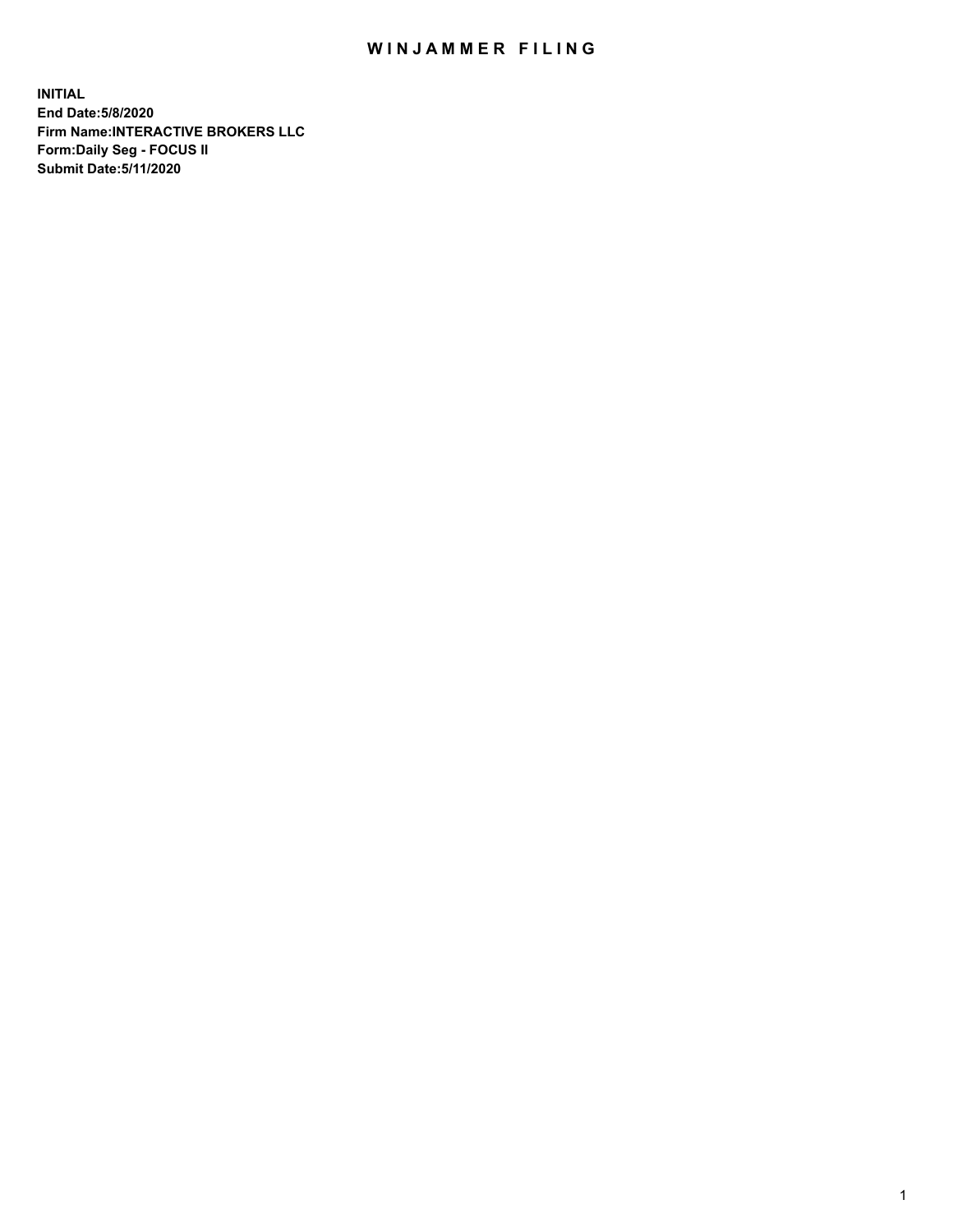**INITIAL End Date:5/8/2020 Firm Name:INTERACTIVE BROKERS LLC Form:Daily Seg - FOCUS II Submit Date:5/11/2020 Daily Segregation - Cover Page**

| Name of Company                                                                                                                                                                                                                                                                                                                | <b>INTERACTIVE BROKERS LLC</b>                                                                 |
|--------------------------------------------------------------------------------------------------------------------------------------------------------------------------------------------------------------------------------------------------------------------------------------------------------------------------------|------------------------------------------------------------------------------------------------|
| <b>Contact Name</b>                                                                                                                                                                                                                                                                                                            | <b>James Menicucci</b>                                                                         |
| <b>Contact Phone Number</b>                                                                                                                                                                                                                                                                                                    | 203-618-8085                                                                                   |
| <b>Contact Email Address</b>                                                                                                                                                                                                                                                                                                   | jmenicucci@interactivebrokers.c<br>om                                                          |
| FCM's Customer Segregated Funds Residual Interest Target (choose one):<br>a. Minimum dollar amount: ; or<br>b. Minimum percentage of customer segregated funds required:% ; or<br>c. Dollar amount range between: and; or<br>d. Percentage range of customer segregated funds required between:% and%.                         | $\overline{\mathbf{0}}$<br>$\overline{\mathbf{0}}$<br>155,000,000 245,000,000<br>00            |
| FCM's Customer Secured Amount Funds Residual Interest Target (choose one):<br>a. Minimum dollar amount: ; or<br>b. Minimum percentage of customer secured funds required:%; or<br>c. Dollar amount range between: and; or<br>d. Percentage range of customer secured funds required between:% and%.                            | $\overline{\mathbf{0}}$<br>$\overline{\mathbf{0}}$<br>80,000,000 120,000,000<br>0 <sub>0</sub> |
| FCM's Cleared Swaps Customer Collateral Residual Interest Target (choose one):<br>a. Minimum dollar amount: ; or<br>b. Minimum percentage of cleared swaps customer collateral required:% ; or<br>c. Dollar amount range between: and; or<br>d. Percentage range of cleared swaps customer collateral required between:% and%. | $\overline{\mathbf{0}}$<br><u>0</u><br>0 <sub>0</sub><br>00                                    |

Attach supporting documents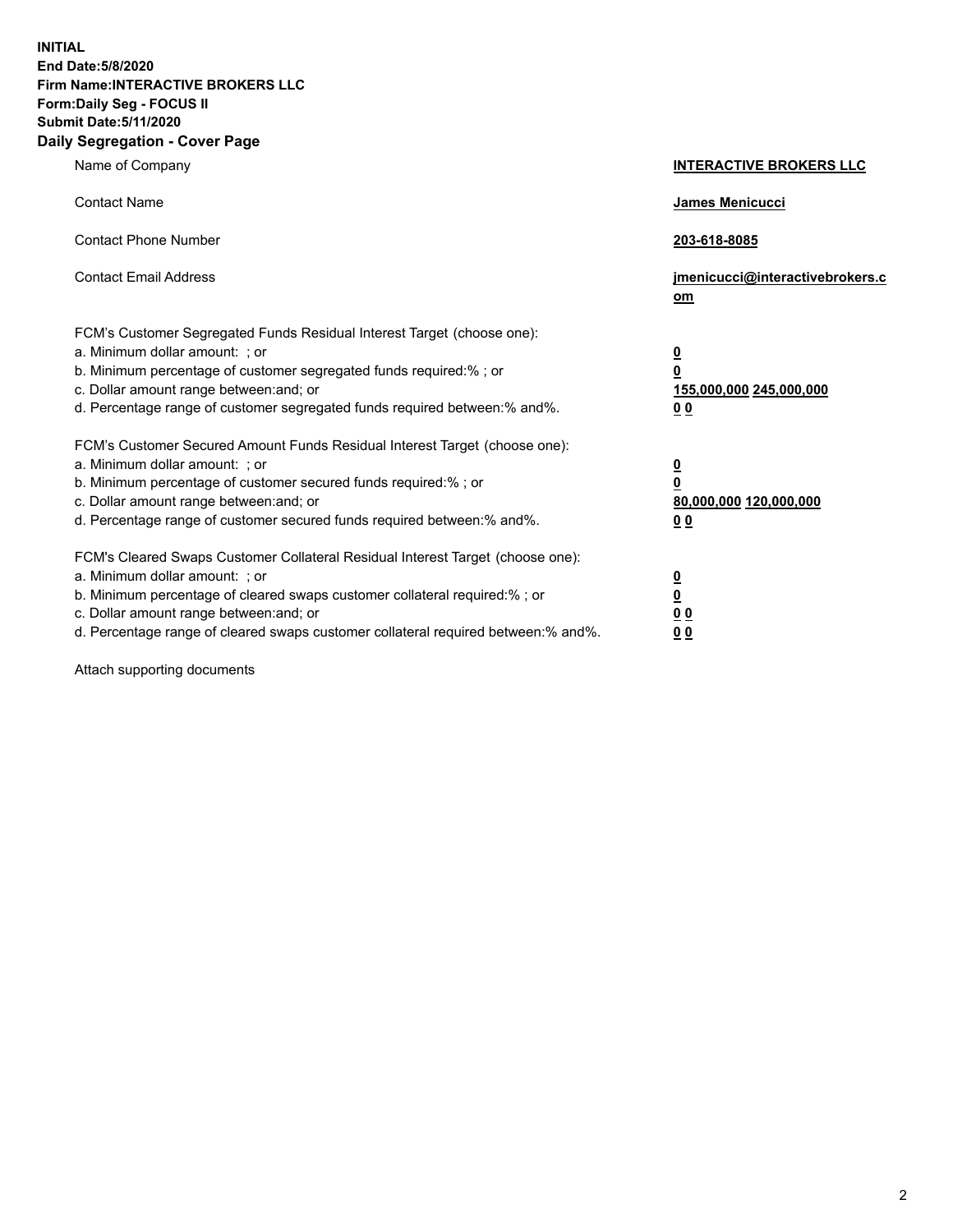## **INITIAL End Date:5/8/2020 Firm Name:INTERACTIVE BROKERS LLC Form:Daily Seg - FOCUS II Submit Date:5/11/2020 Daily Segregation - Secured Amounts**

|     | Daily Jegiegation - Jeculeu Alliounts                                                                      |                                                        |
|-----|------------------------------------------------------------------------------------------------------------|--------------------------------------------------------|
|     | Foreign Futures and Foreign Options Secured Amounts                                                        |                                                        |
|     | Amount required to be set aside pursuant to law, rule or regulation of a foreign                           | $0$ [7305]                                             |
|     | government or a rule of a self-regulatory organization authorized thereunder                               |                                                        |
| 1.  | Net ledger balance - Foreign Futures and Foreign Option Trading - All Customers                            |                                                        |
|     | A. Cash                                                                                                    | 572,096,488 [7315]                                     |
|     | B. Securities (at market)                                                                                  | $0$ [7317]                                             |
| 2.  | Net unrealized profit (loss) in open futures contracts traded on a foreign board of trade                  | 2,386,932 [7325]                                       |
| 3.  | Exchange traded options                                                                                    |                                                        |
|     | a. Market value of open option contracts purchased on a foreign board of trade                             | <b>57,783</b> [7335]                                   |
|     | b. Market value of open contracts granted (sold) on a foreign board of trade                               | -174,444 [7337]                                        |
| 4.  | Net equity (deficit) (add lines 1. 2. and 3.)                                                              | 574,366,759 [7345]                                     |
| 5.  | Account liquidating to a deficit and account with a debit balances - gross amount                          | 7,338 [7351]                                           |
|     | Less: amount offset by customer owned securities                                                           | 0 [7352] 7,338 [7354]                                  |
| 6.  | Amount required to be set aside as the secured amount - Net Liquidating Equity                             | 574,374,097 [7355]                                     |
|     | Method (add lines 4 and 5)                                                                                 |                                                        |
| 7.  | Greater of amount required to be set aside pursuant to foreign jurisdiction (above) or line                | 574,374,097 [7360]                                     |
|     | 6.                                                                                                         |                                                        |
|     | FUNDS DEPOSITED IN SEPARATE REGULATION 30.7 ACCOUNTS                                                       |                                                        |
| 1.  | Cash in banks                                                                                              |                                                        |
|     | A. Banks located in the United States                                                                      | 107,628,644 [7500]                                     |
|     | B. Other banks qualified under Regulation 30.7                                                             | 0 [7520] 107,628,644 [7530]                            |
| 2.  | Securities                                                                                                 |                                                        |
|     | A. In safekeeping with banks located in the United States                                                  | 479,838,400 [7540]                                     |
|     | B. In safekeeping with other banks qualified under Regulation 30.7                                         | 0 [7560] 479,838,400 [7570]                            |
| 3.  | Equities with registered futures commission merchants                                                      |                                                        |
|     | A. Cash                                                                                                    | $0$ [7580]                                             |
|     | <b>B.</b> Securities                                                                                       | $0$ [7590]                                             |
|     | C. Unrealized gain (loss) on open futures contracts                                                        | $0$ [7600]                                             |
|     | D. Value of long option contracts                                                                          | $0$ [7610]                                             |
|     | E. Value of short option contracts                                                                         | 0 [7615] 0 [7620]                                      |
| 4.  | Amounts held by clearing organizations of foreign boards of trade                                          |                                                        |
|     | A. Cash                                                                                                    | $0$ [7640]                                             |
|     | <b>B.</b> Securities                                                                                       | $0$ [7650]                                             |
|     | C. Amount due to (from) clearing organization - daily variation                                            | $0$ [7660]                                             |
|     | D. Value of long option contracts                                                                          | $0$ [7670]                                             |
|     | E. Value of short option contracts                                                                         | 0 [7675] 0 [7680]                                      |
| 5.  | Amounts held by members of foreign boards of trade                                                         |                                                        |
|     | A. Cash                                                                                                    | 115,262,210 [7700]                                     |
|     | <b>B.</b> Securities                                                                                       | $0$ [7710]                                             |
|     | C. Unrealized gain (loss) on open futures contracts                                                        | 2,692,194 [7720]                                       |
|     | D. Value of long option contracts                                                                          | 57,783 [7730]                                          |
|     | E. Value of short option contracts                                                                         | <mark>-174,444</mark> [7735] <b>117,837,743</b> [7740] |
| 6.  | Amounts with other depositories designated by a foreign board of trade                                     | $0$ [7760]                                             |
| 7.  | Segregated funds on hand                                                                                   | $0$ [7765]                                             |
| 8.  | Total funds in separate section 30.7 accounts                                                              | 705,304,787 [7770]                                     |
| 9.  | Excess (deficiency) Set Aside for Secured Amount (subtract line 7 Secured Statement<br>Page 1 from Line 8) | 130,930,690 [7380]                                     |
| 10. | Management Target Amount for Excess funds in separate section 30.7 accounts                                | 80,000,000 [7780]                                      |
| 11. | Excess (deficiency) funds in separate 30.7 accounts over (under) Management Target                         | 50,930,690 [7785]                                      |
|     |                                                                                                            |                                                        |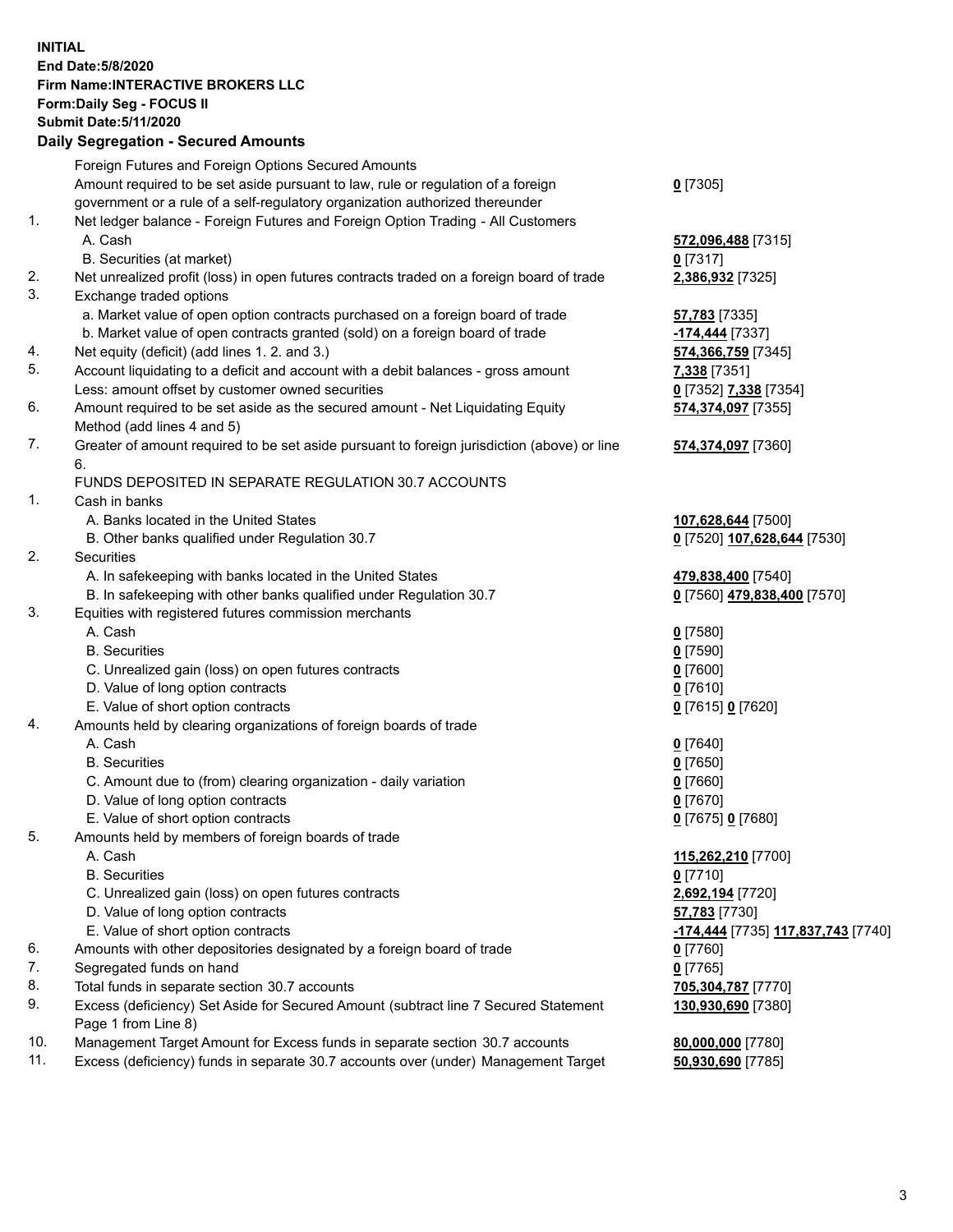**INITIAL End Date:5/8/2020 Firm Name:INTERACTIVE BROKERS LLC Form:Daily Seg - FOCUS II Submit Date:5/11/2020 Daily Segregation - Segregation Statement** SEGREGATION REQUIREMENTS(Section 4d(2) of the CEAct) 1. Net ledger balance A. Cash **6,017,298,032** [7010] B. Securities (at market) **0** [7020] 2. Net unrealized profit (loss) in open futures contracts traded on a contract market **-146,734,286** [7030] 3. Exchange traded options A. Add market value of open option contracts purchased on a contract market **357,411,467** [7032] B. Deduct market value of open option contracts granted (sold) on a contract market **-327,904,028** [7033] 4. Net equity (deficit) (add lines 1, 2 and 3) **5,900,071,185** [7040] 5. Accounts liquidating to a deficit and accounts with debit balances - gross amount **79,461,220** [7045] Less: amount offset by customer securities **0** [7047] **79,461,220** [7050] 6. Amount required to be segregated (add lines 4 and 5) **5,979,532,405** [7060] FUNDS IN SEGREGATED ACCOUNTS 7. Deposited in segregated funds bank accounts A. Cash **1,748,626,363** [7070] B. Securities representing investments of customers' funds (at market) **2,575,679,230** [7080] C. Securities held for particular customers or option customers in lieu of cash (at market) **0** [7090] 8. Margins on deposit with derivatives clearing organizations of contract markets A. Cash **506,137,815** [7100] B. Securities representing investments of customers' funds (at market) **1,417,703,310** [7110] C. Securities held for particular customers or option customers in lieu of cash (at market) **0** [7120] 9. Net settlement from (to) derivatives clearing organizations of contract markets **-28,219,355** [7130] 10. Exchange traded options A. Value of open long option contracts **357,053,997** [7132] B. Value of open short option contracts **-327,700,551** [7133] 11. Net equities with other FCMs A. Net liquidating equity **0** [7140] B. Securities representing investments of customers' funds (at market) **0** [7160] C. Securities held for particular customers or option customers in lieu of cash (at market) **0** [7170] 12. Segregated funds on hand **0** [7150] 13. Total amount in segregation (add lines 7 through 12) **6,249,280,809** [7180] 14. Excess (deficiency) funds in segregation (subtract line 6 from line 13) **269,748,404** [7190] 15. Management Target Amount for Excess funds in segregation **155,000,000** [7194] 16. Excess (deficiency) funds in segregation over (under) Management Target Amount Excess **114,748,404** [7198]